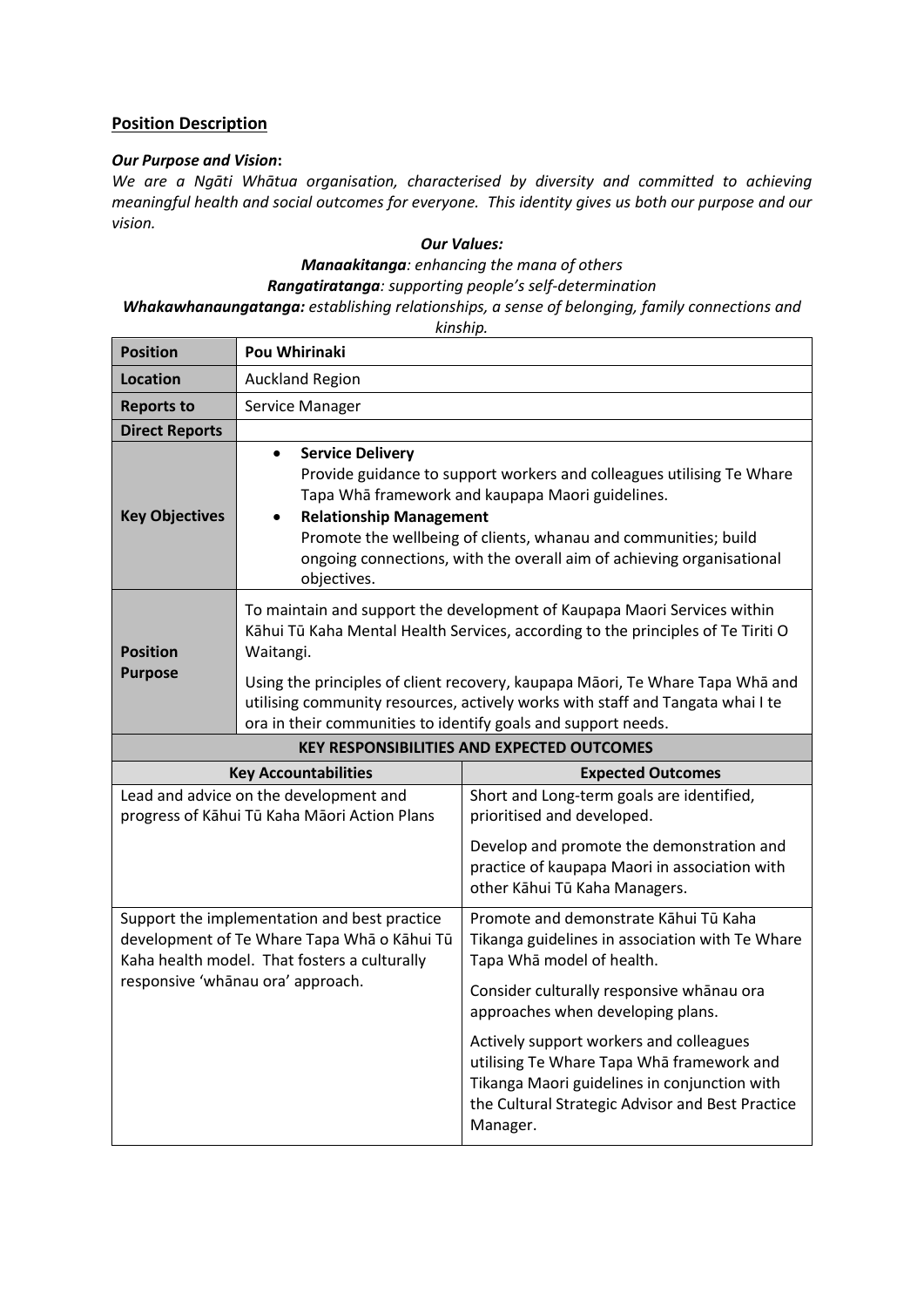|                                                                                                                                                         | Actively participate in on-going training and<br>development, supervision (individual and<br>group), performance reviews, project meetings.                                                                                                                                                                                                                                                                                         |
|---------------------------------------------------------------------------------------------------------------------------------------------------------|-------------------------------------------------------------------------------------------------------------------------------------------------------------------------------------------------------------------------------------------------------------------------------------------------------------------------------------------------------------------------------------------------------------------------------------|
| Provides guidance and support, mentoring and<br>coaching regarding the practices of kaupapa<br>Maori. For example, Tāiki Model, Hua Oranga &            | Contributes to workforce development that has<br>a positive effect on staff capability with the<br>practices of kaupapa Māori.                                                                                                                                                                                                                                                                                                      |
| Takarangi Cultural Competency                                                                                                                           | Coach and support staff in demonstrating a<br>sound understanding of the effective use of the<br>principles of kaupapa Maori as part of their<br>daily practice with service users.                                                                                                                                                                                                                                                 |
|                                                                                                                                                         | Undertake continued professional development<br>as required.                                                                                                                                                                                                                                                                                                                                                                        |
|                                                                                                                                                         | Develop and facilitate presentations about<br>Kaupapa Māori -focused services to community<br>groups, funders and other professional bodies<br>as required.                                                                                                                                                                                                                                                                         |
| Develops effective and approachable<br>relationships with service users and their<br>whanau that foster and support reconnecting<br>to/of whānau /hapū. | Meeting with all Māori service users at least<br>once per week to provide cultural support and<br>guidance for the reunification of at least 80% of<br>the service users/ whānau & hapū.<br>Strengthen, maintain and progress<br>relationships with Iwi and Māori Health<br>providers in CMDHB.<br>In association with other Kahui Tū Kaha<br>Managers, develop and promote the<br>demonstration and practice of kaupapa Māori.     |
| Actively participates in on-going training and<br>development, supervision (individual & group),<br>performance reviews, project meetings, etc.         | Training & development, supervision,<br>performance reviews and project work all<br>planned and completed.                                                                                                                                                                                                                                                                                                                          |
| <b>Relationship Management</b>                                                                                                                          | <b>Expected Outcomes</b>                                                                                                                                                                                                                                                                                                                                                                                                            |
| Maintain progressive and strong relationships<br>with Iwi Maori in Tamaki Makaurau.                                                                     | Develop and undertake presentations about<br>kaupapa Maori-focused services to community<br>groups, funders and other professional bodies<br>as required.<br>Presents appositive and professional image of<br>Kāhui Tū Kaha and kaupapa Maori to external<br>groups.<br>Regular whanau wananga are held for Maori<br>staff within Kāhui Tū Kaha, to support staff<br>develop best practice according to Tikanga<br>Maori protocols. |
| <b>Health, Safety and Wellbeing</b>                                                                                                                     | <b>Expected Outcomes</b>                                                                                                                                                                                                                                                                                                                                                                                                            |
| Adhere to all health and safety policies and<br>procedures, ensuring personal safety in<br>different work environments.                                 | Monitor compliance with health and safety<br>policies and procedures.<br>Actively takes steps to minimise safety risks by<br>identifying and reporting potential work<br>hazards.                                                                                                                                                                                                                                                   |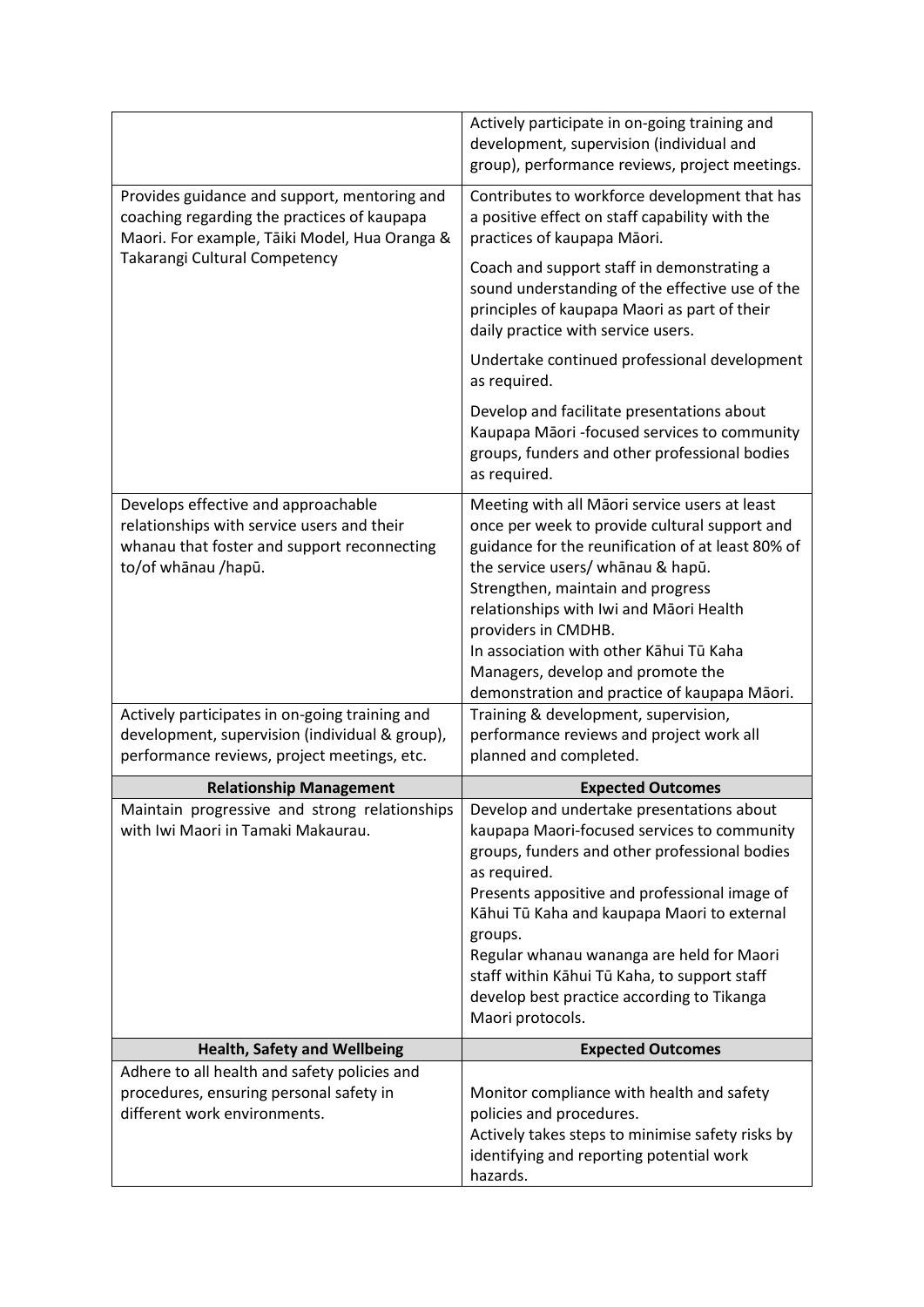|                                                                           | Reports any accidents and incidents                                                                                                                                  |  |  |  |
|---------------------------------------------------------------------------|----------------------------------------------------------------------------------------------------------------------------------------------------------------------|--|--|--|
|                                                                           | immediately or as soon as possible to ensure                                                                                                                         |  |  |  |
|                                                                           | investigation occurs and appropriate measure                                                                                                                         |  |  |  |
|                                                                           | are implemented to prevent recurrence.                                                                                                                               |  |  |  |
| <b>Miscellaneous</b>                                                      | <b>Expected Outcomes</b>                                                                                                                                             |  |  |  |
| Makes a positive contribution to their team,                              | Demonstrate team work by supporting team                                                                                                                             |  |  |  |
| works co-operatively, collegially and contributes                         | meetings, team planning and assisting                                                                                                                                |  |  |  |
| to the success of their team.                                             | colleagues with client work when required.                                                                                                                           |  |  |  |
| Carry out all agreed and relevant duties as<br>requested by the Employer. | Other work is undertaken and completed.<br>Commitment and flexibility is demonstrated.<br>The company's operations are fully functional,<br>effective and efficient. |  |  |  |
| <b>KEY RELATIONSHIPS</b>                                                  |                                                                                                                                                                      |  |  |  |
| <b>Internal</b>                                                           | <b>External</b>                                                                                                                                                      |  |  |  |
| Kāhui Tū Kaha staff and management                                        | Tangata Whaiora whanau, caregivers and<br>$\bullet$                                                                                                                  |  |  |  |
| Kaumatua and Whānau Rōpū of Kāhui Tū                                      | other support people                                                                                                                                                 |  |  |  |
| Kaha                                                                      | Mental Health and health providers<br>٠                                                                                                                              |  |  |  |
| Māori intensive Support Team and Māori                                    | Community and government agencies<br>$\bullet$                                                                                                                       |  |  |  |
| Clinical Health Board staff                                               | Non-government organisation service<br>$\bullet$<br>providers.                                                                                                       |  |  |  |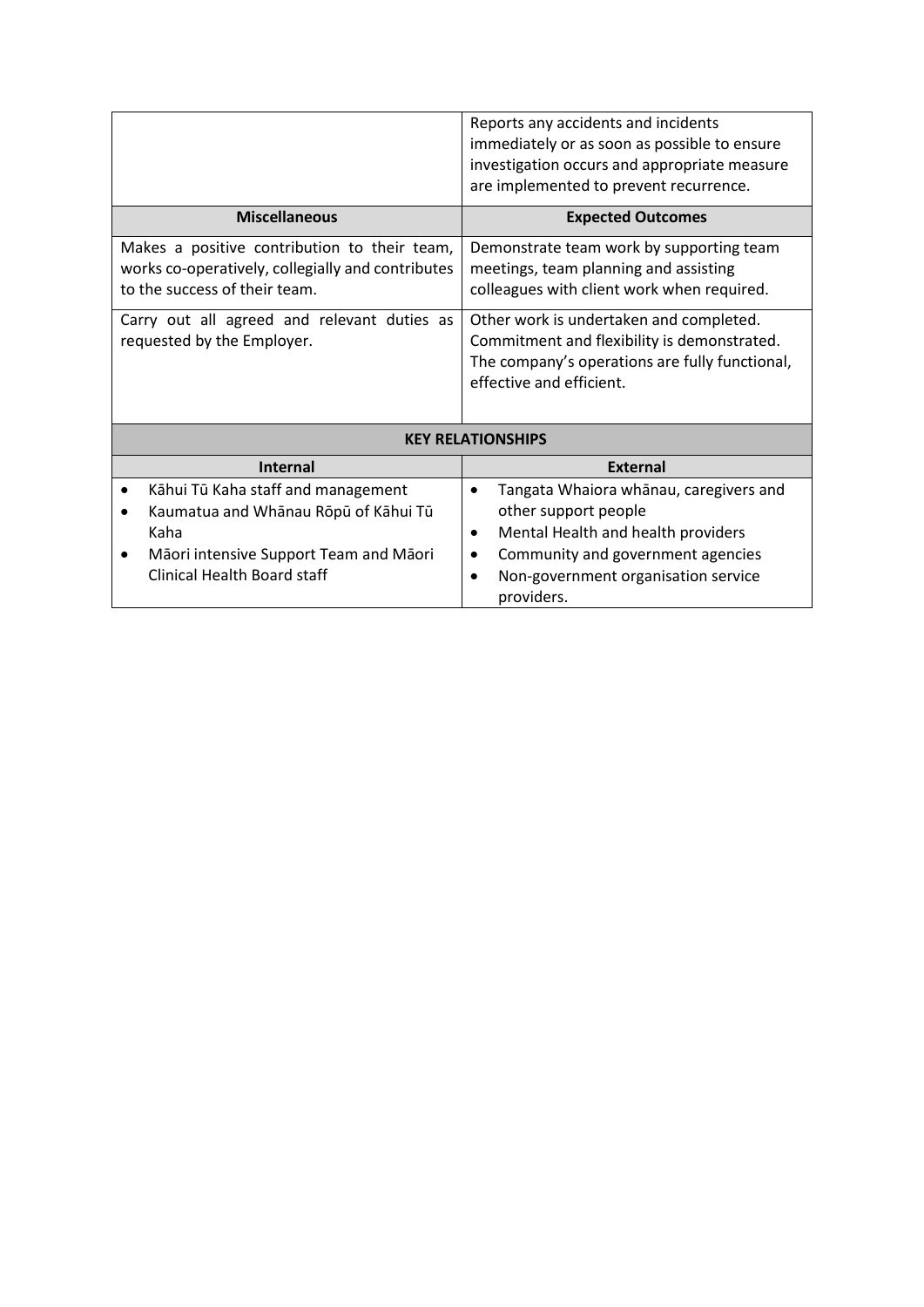# **PERSON SPECIFICATION**

### **Experience and Qualifications**

### *Experience*

- Mental health or social work experience or other community work experience
- Experience in the non-government sector
- Experience in counselling, pastoral outreach and community development
- Experienced networker with an ability to build and utilise resources (the role requires people who can be pro-active in engaging in and accessing community resources – must be able to build knowledge of what is around available and how it can be accessed).

# *Knowledge and*

- Sound proficiency level of Te Reo Māori me ōna tikanga is essential
- Sound knowledge of tikanga & Te Ao Māori
- Good knowledge pf kaupapa Māori
- An understanding of Te Whare Tapa Whā model
- Treaty of Waitangi and ci-culturalism
- Knowledge of relevant mental health legislation
- Cultural awareness with wide knowledge of Māori services and agencies in the Mental health sector.
- Profound knowledge of, an experience in community work
- Profound understanding of mental health.

# *Qualifications*

• Minimum Level 4 Mental Health qualification or similar

#### **Technology**

• Sound computer skills including the use of email, internet and Microsoft Office applications.

#### **Other**

• Full, current New Zealand driver's licence.

| <b>Role Specific</b>           |                                                                   |  |
|--------------------------------|-------------------------------------------------------------------|--|
| <b>Key Competencies</b>        | <b>Performance Statement</b>                                      |  |
| <b>Building Relationships</b>  | Build effective relationships with all stakeholders. Effectively  |  |
|                                | networks and promotes organisational values, goals and            |  |
|                                | actively advocates for our tenants.                               |  |
| <b>Developing and Coaching</b> | Provide clear direction and motivate staff to work towards        |  |
|                                | same goals. Forster and encourage organisational learning and     |  |
|                                | inspire commitment. Recognise contributions and celebrate         |  |
|                                | success.                                                          |  |
| <b>Innovation Management</b>   | Implements effective systems and processes, foster innovation     |  |
|                                | and removes barriers. Develop reasonable performance              |  |
|                                | standards and evaluates the outcomes.                             |  |
| <b>Valuing Diversity</b>       | Support services and staff to engage and work effectively with    |  |
|                                | a wide range of people from diverse cultures and recognise the    |  |
|                                | impact culture has in the recovery processes.                     |  |
| Leadership                     | Work in collaboration with teams to motivate, encourage and       |  |
|                                | support others. Ability to lead, facilitate and initiate decision |  |
|                                | making. Able to act as a resource to staff.                       |  |